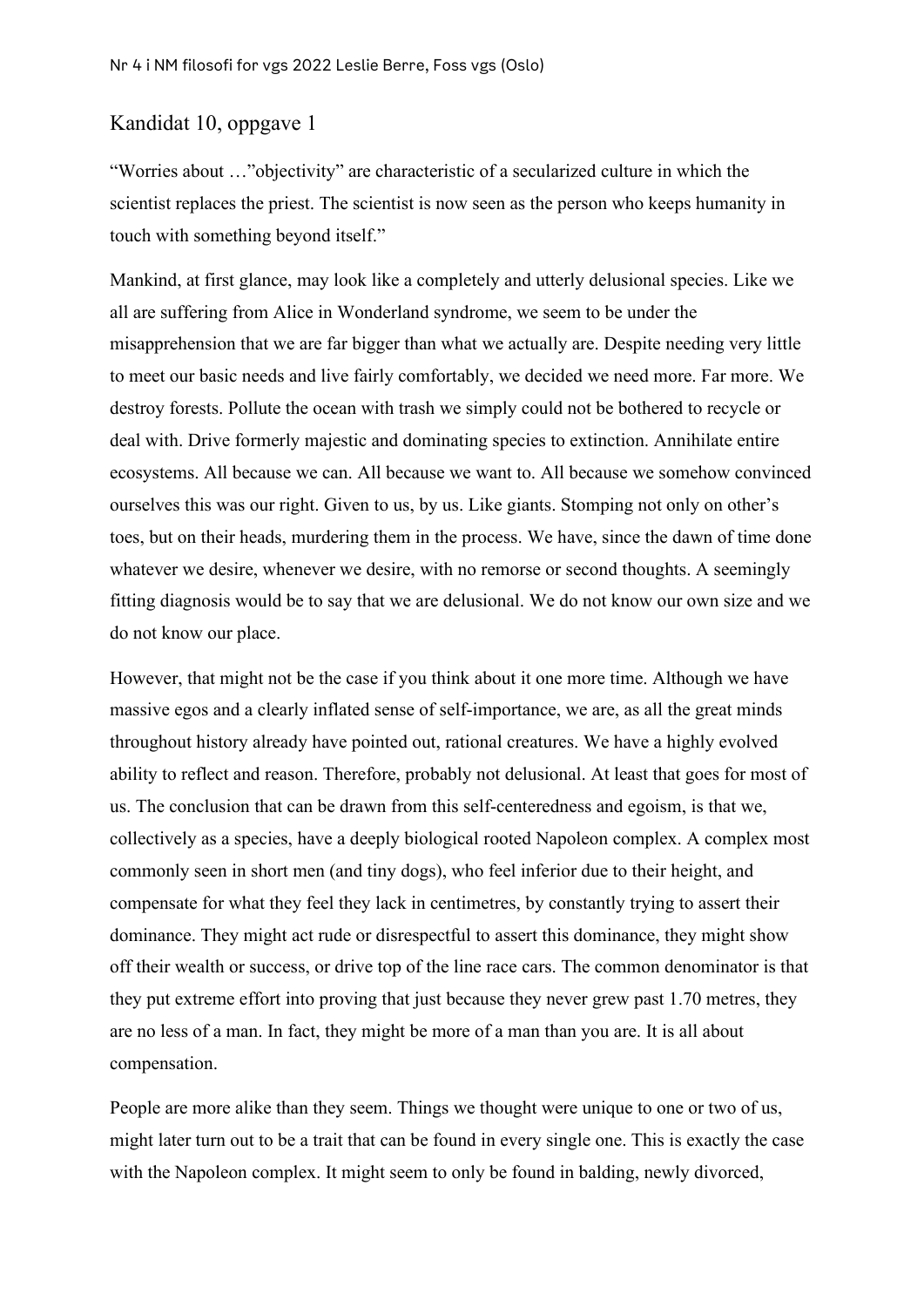angry, short men, but we all have it. We know, although possibly deep down, exactly how small we are. How insignificant. So, we compensate by building skyscrapers and golden temples, and by destroying everything we touch, just to feel that slight rush of power. Just to compensate for how incredibly tiny we are.

However, this was not the only way we decided to cope with knowing how little we matter in the big scheme of things. Since the very beginning of humanity, faith has been absolutely vital in fighting this feeling of existential dread. We invented gods. Probably because even back in the pre-historic era of humanity, we knew that at the end of the day, nobody but ourselves cared about us. Nobody would notice a difference if we suddenly were to be wiped from the face of the earth. Our dogs and cats would not be upset that nobody was there to pet or feed them anymore. They would find a new source for food and continue living their lives as if nothing had happened. The fish would not notice, and even if they did notice, they would not care. Even the animals we hunt down and kill, would not start to wonder where the scary bald monkeys with their knives and guns went. They would not even be happy that the world was a tiny bit safer. The same goes for every single species we coexist with. The trees would keep growing, the circle of life would go on as always, Earth would keep turning, and the universe would keep expanding.

Our big brains and rational minds are often considered a blessing, but I would argue that it is nothing but a nuisance, a burden, and a literal curse that has done nothing but hurt us. We build warm houses and invent smartphones and call this comfortable success, that we thank our incredibly massive brains for. If you actually stop and weigh our superficial, physical comforts up against the toll it takes to be self-aware and able to reflect and experience the tormenting existential dread we all face, it is comparable to skinning a man and handing him a band-aid to make it better. It would have been better for everyone and everything if that one fish millions of years ago decided against growing legs, stepping out of the water, evolving into mammals, and later into humans. Not just for every other species, but for mankind too. Our brains should have been smaller, perhaps less rational or supplied with a far smaller ability to reflect over existential matters, because that very ability lead us straight to the realisation of our insignificance.

Humans have always known this, always been terrified by this, and with no other way to combat our fear, religion in many ways became our answer. By convincing ourselves that we actually *are* placed in this world for a reason, that we have a purpose and that someone or something created us and are watching our every move, made us feel important. Not just that,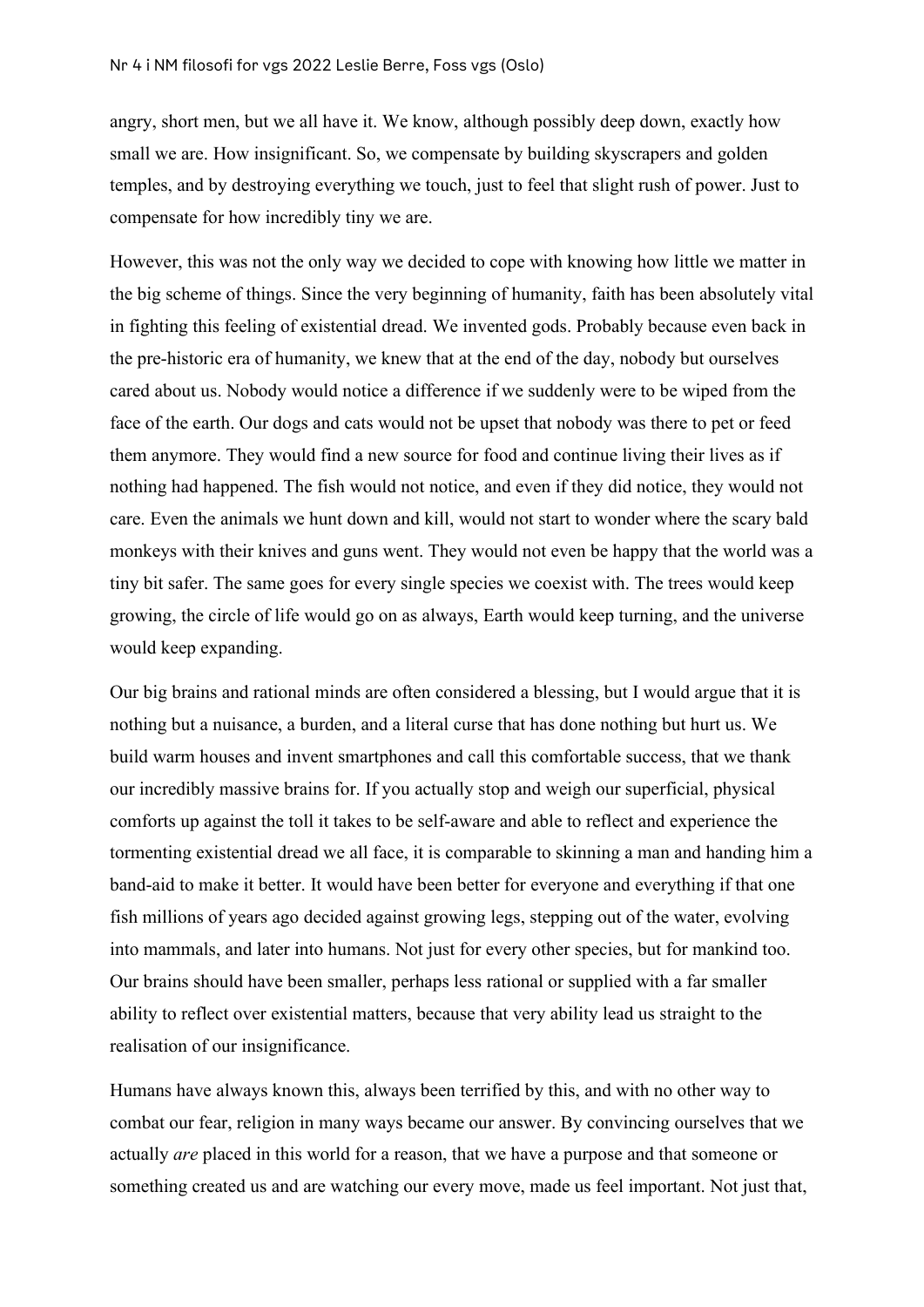but it creates an order. Humans have a need for order. It feels better to be part of an immaculate plan and system, than to believe that everything is a random chaos of atoms that just happen to bump into each other at the right time. Religion helped us with that too. It made us feel like we were in a functioning system.

Objectivity did not suddenly appear alongside the secularisation of societies. Religion too, gave us a sense of objectivity. A belief that there is a definitive right and a definitive wrong, there are absolute truths, and someone knows those rights, wrongs and truths. Maybe not us, but someone, God perhaps, knows. It was up to us to interpret what those truths, rules and guidelines were, but once we were sure we had figured out what God thought, we could hold this as objective facts. Objectivity is a comfort. It strengthens the belief in a system and lets us think that despite what it may seem like, the universe is more than just billions of lightyears of pure chaos. Because chaos is terrifying.

This, in addition to the threat to the hierarchy and the religious leaders' supremacy, is why the rise of science was a hard pill to swallow. Even though the priests and the bishops probably were the ones who were the most frightened when the scientists called their bluff – how on earth would they be able to control people and scam them out of their hard-earned money for a simple prayer now? – I do believe it is fair to assume that the common population were a tiny bit horrified as well. Science was questioning everything they had been taught to believe since they were children, and their comforting answers to their existential questions had ben ripped away from them. They were no longer plan of an immaculate plan or system, they did not have a significant place in this world, death would be their absolute end, and when their immediate family died, nobody would remember them.

I strongly believe this is why science's rise to power – once it properly started – was so quick. Millenniums of strong, rock-solid beliefs and "facts" have more or less, at least in the western world, ceased to exist over the span of just about two hundred years. That might seem like a long time but given the fact that religion and people's belief in the supernatural has been around since the first man walked the earth more than two hundred thousand years ago, that is meteoric speed. This happened because once mankind's previous answers to the Big Questions were discarded, we immediately needed to find new and better answers. Not one of us could stand the thought of leaving those questions unanswered. As science was religion's most powerful contestant, the ones who had stopped buying into religion went over to science's side.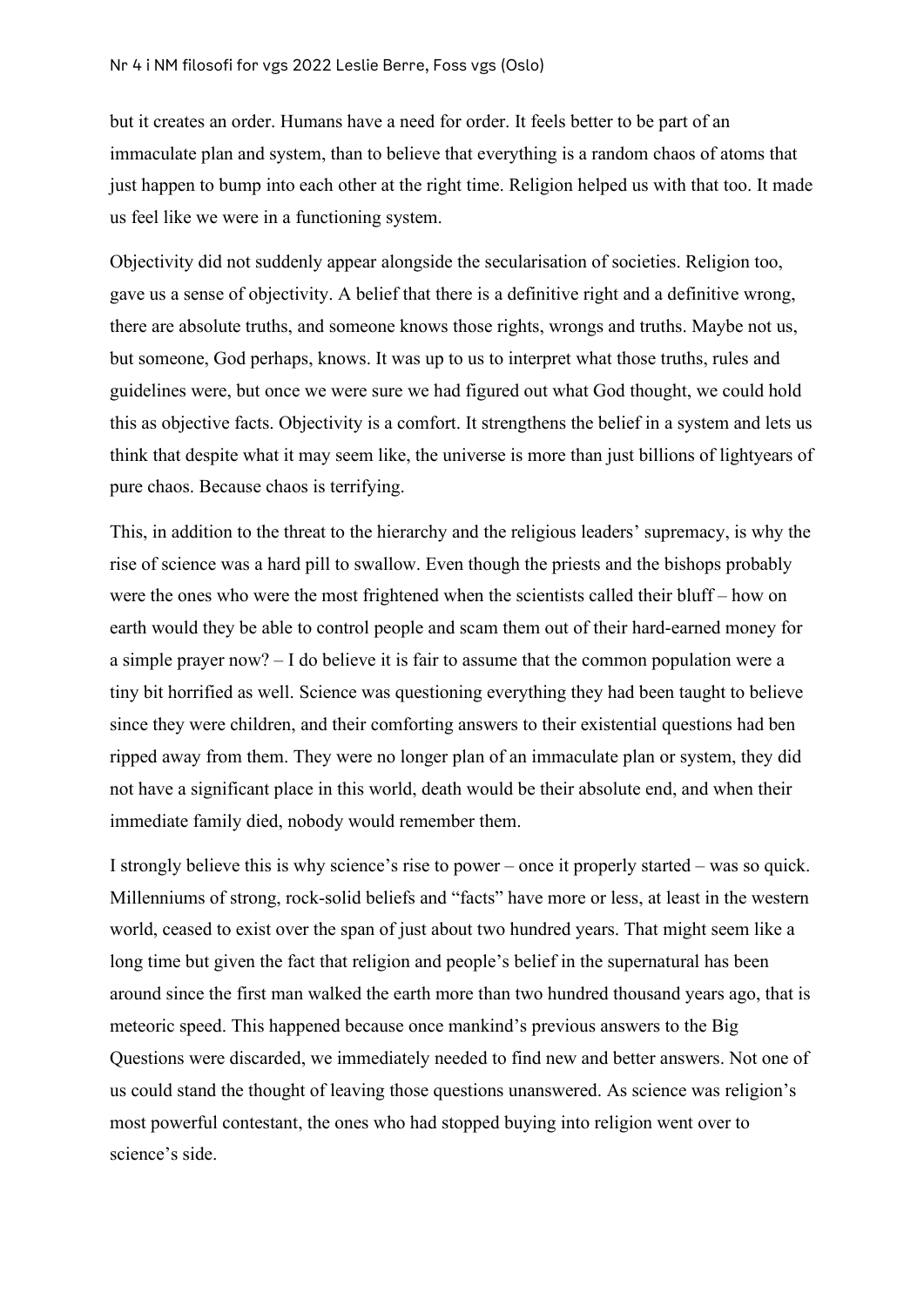The majority of the population of the western world has already made this switch, with new people converting to the glorious church of Einstein, Newton and Darwin every single day. It is however interesting that close to zero atheists decide not to believe in science either. There are two options, religion (or spirituality of another sort) or science, they might be mixed, but I am a hundred percent certain that most of us have never met a person who decided to put their faith in neither. And the conspiracy theorists do not count. If they are not religious, they do believe in science, even if their definition of science is based off alternative facts from selfproclaimed "scientists" on 4chan or Reddit. Nobody has made the conscious choice not to believe in science or religion. Part of the explanation to that might be that we do not have many other choices, if any at all. There is no strong third contender. Except there absolutely is. All of us have a third option.

Although you might be seen as an imbecile with a barely two-digit iq with no concept of source scepticism or common sense, it is a solid option to discard everything the church has said, everything any other spiritual movement has said, everything Stephen Hawking has said and everything Trump has said, and go solve your existential crisis on your own. Find your own truth. Go out and explore or sit down for a few days and just think until you have a viable solution or hypothesis. Nobody can stop you. Yet very few people have actually done this. Even fewer now perhaps, as we are fed answers, either scientific or religious, every single day since birth, and information is so easily available that it just makes more practical sense to google your way to the meaning of life, rather than actually doing all the work it takes to properly reflect over the matter. The absolute majority of us, and the absolute majority of every single person to ever have lived, chose to comfort themselves with either science or religion.

Humans are weak and agonizingly aware of it. Afraid. Conscious of the fact that we are replaceable, forgettable and insignificant. And we see the chaos. Experience it. Live it. So, we seek objectivity. There are answers in objectivity. Concrete answers that allow us to sleep at night. It creates a system. And where there is a system, everything has a place. Us as well. We long after the feeling of being in touch with something beyond ourselves. Whether that is Gods' wonderful creation or the astonishingly complex combination of cells and atoms that make up the universe, we strive to feel like a part of the puzzle. Religion has done its' job, and we have now employed science. Because objectivity feels safe. Trying to find a sense of objectivity on your own opens the possibility that you might never find it, so we seek out the ones who already found this objectivity. Or whoever came closest. We leave this exploration